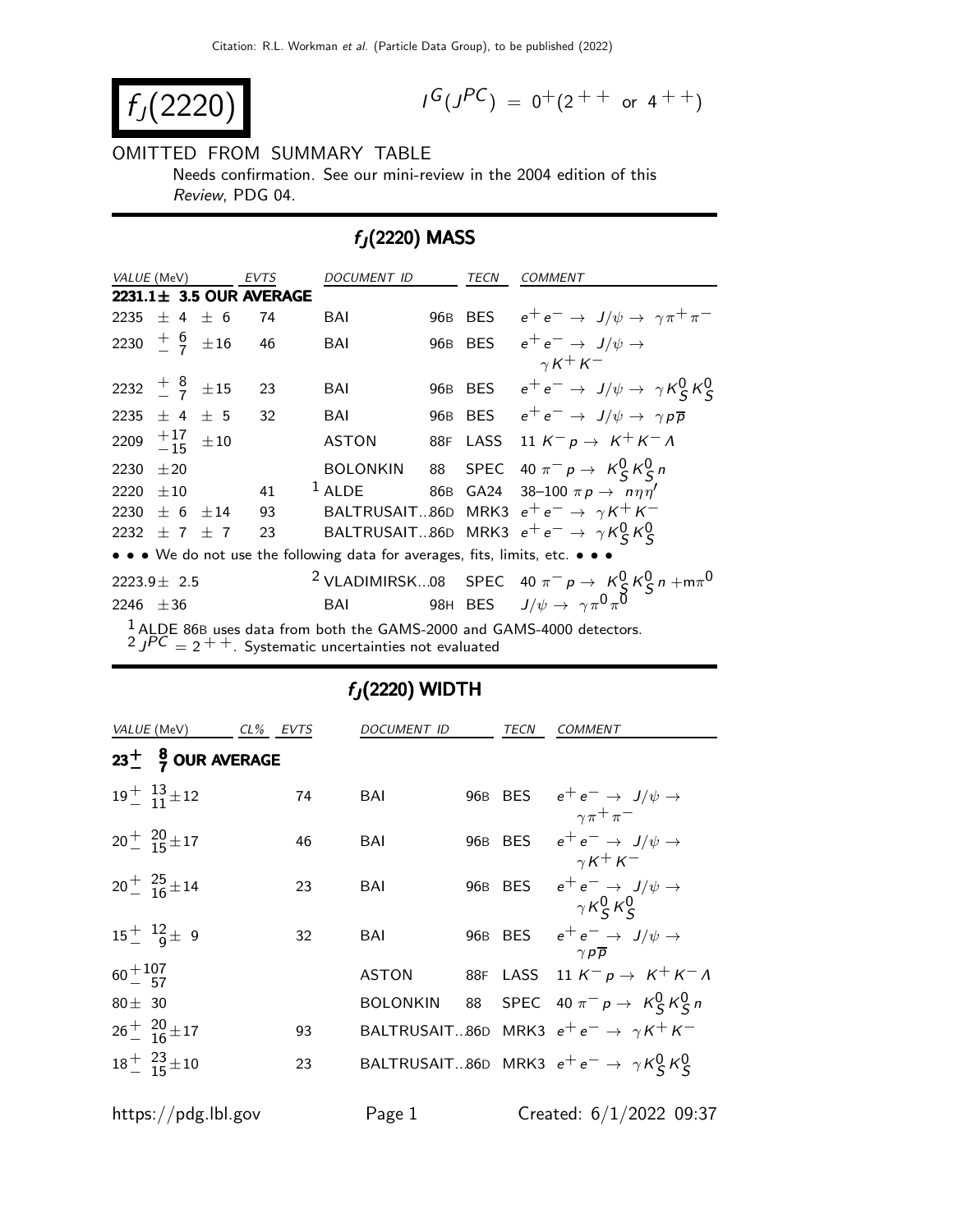|               | $\bullet$ $\bullet$ $\bullet$ We do not use the following data for averages, fits, limits, etc. $\bullet$ $\bullet$ $\bullet$ |                                                               |  |                                                 |  |
|---------------|-------------------------------------------------------------------------------------------------------------------------------|---------------------------------------------------------------|--|-------------------------------------------------|--|
| $8.6 \pm 2.5$ |                                                                                                                               | <sup>1</sup> VLADIMIRSK08 SPEC 40 $\pi^- p \to K^0_S K^0_S n$ |  |                                                 |  |
|               |                                                                                                                               |                                                               |  | $+m\pi^0$                                       |  |
| < 80          | 90.                                                                                                                           | ALDE                                                          |  | 87C GAM2 38 $\pi^-$ p $\rightarrow \eta'\eta n$ |  |
|               | $1$ $JPC = 2 + +$ . Systematic uncertainties not evaluated                                                                    |                                                               |  |                                                 |  |

# $f_{\textit{J}}(2220)$  DECAY MODES

| Mode            | Fraction $(\Gamma_i/\Gamma)$                             |
|-----------------|----------------------------------------------------------|
| $\pi\,\pi$      | not seen                                                 |
|                 | not seen                                                 |
|                 | not seen                                                 |
| $p\overline{p}$ | not seen                                                 |
| $\gamma\gamma$  | not seen                                                 |
|                 | seen                                                     |
| $\phi\phi$      | not seen                                                 |
| $\eta\eta$      | not seen                                                 |
|                 | $\pi^{+}\pi^{-}$<br>$K\overline{K}$<br>$\eta\eta' (958)$ |

# $f_{\text{J}}(2220)$  Γ(i)Γ $(\gamma\gamma)/$ Γ $(\text{total})$

| $\Gamma(K\overline{K}) \times \Gamma(\gamma\gamma)/\Gamma_{\text{total}}$                  |        |                                                                                                    |      |                                                  | $\Gamma_3\Gamma_5/\Gamma$ |
|--------------------------------------------------------------------------------------------|--------|----------------------------------------------------------------------------------------------------|------|--------------------------------------------------|---------------------------|
| VALUE (eV)                                                                                 | $CL\%$ | DOCUMENT ID                                                                                        | TECN | <b>COMMENT</b>                                   |                           |
| 1.4<br>$\lt$                                                                               | 95     | <sup>1</sup> ACCIARRI 01H L3 $\gamma \gamma \rightarrow K_S^0 K_S^0$ , $E_{\text{cm}}^{\text{ee}}$ |      | 91, 183-209 GeV                                  |                           |
| • • • We do not use the following data for averages, fits, limits, etc. • • •              |        |                                                                                                    |      |                                                  |                           |
| $\lt$ 5.6                                                                                  | 95     | <sup>1</sup> GODANG 97 CLE2 $\gamma \gamma \rightarrow K_S^0 K_S^0$                                |      |                                                  |                           |
| $<$ 86                                                                                     | 95     | <sup>1</sup> ALBRECHT 90G ARG $\gamma \gamma \rightarrow K^+ K^-$                                  |      |                                                  |                           |
| $<$ 1000                                                                                   |        | 95 <sup>2</sup> ALTHOFF 85B TASS $\gamma \gamma$ , $K\overline{K}\pi$                              |      |                                                  |                           |
| $\Gamma(\pi\pi) \times \Gamma(\gamma\gamma) / \Gamma_{\text{total}}$                       |        |                                                                                                    |      |                                                  | $\Gamma_1\Gamma_5/\Gamma$ |
| VALUE (eV)                                                                                 | $CL\%$ | DOCUMENT ID                                                                                        | TECN | COMMENT                                          |                           |
| < 2.5                                                                                      | 95     | ALAM                                                                                               |      | 980 CLE2 $\gamma \gamma \rightarrow \pi^+ \pi^-$ |                           |
| <sup>1</sup> Assuming $J^P = 2^+$ .<br><sup>2</sup> True for $J^P = 0^+$ and $J^P = 2^+$ . |        |                                                                                                    |      |                                                  |                           |
|                                                                                            |        |                                                                                                    |      |                                                  |                           |

# $f_J(2220) \Gamma(i) \Gamma(p\overline{p})/\Gamma^2(\text{total})$

#### $\Gamma(p\overline{p})/\Gamma_{\text{total}} \times \Gamma(\pi\pi)/\Gamma_{\text{total}}$  Γ<sub>4</sub>/Γ  $\times$  Γ<sub>1</sub>/Γ  $\Gamma_4/\Gamma \times \Gamma_1/\Gamma$ VALUE (units  $10^{-5}$ ) CL% DOCUMENT ID TECN COMMENT <18 95 1 AMSLER 01 CBAR 1.4–1.5 p p → π 0 π 0 • • • We do not use the following data for averages, fits, limits, etc. • • •  $\lt(11-42)$  99 2 HASAN 96 SPEC 1.35-1.55  $p\overline{p} \rightarrow$  $\pi$ <sup>+</sup> $\pi$ <sup>-</sup>  $\Gamma(p\overline{p})/\Gamma_{\text{total}} \times \Gamma(\phi\phi)/\Gamma_{\text{total}}$  Γ<sub>4</sub>/Γ  $\times$  Γ<sub>7</sub>/Γ  $\Gamma_4/\Gamma \times \Gamma_7/\Gamma$  $VALUE$  (units 10<sup>-5</sup>) CL% DOCUMENT ID TECN COMMENT  $\leq$ **6** 95  $3$  EVANGELIS... 98 SPEC 1.1-2.0  $p\overline{p} \rightarrow \phi\phi$ https://pdg.lbl.gov Page 2 Created: 6/1/2022 09:37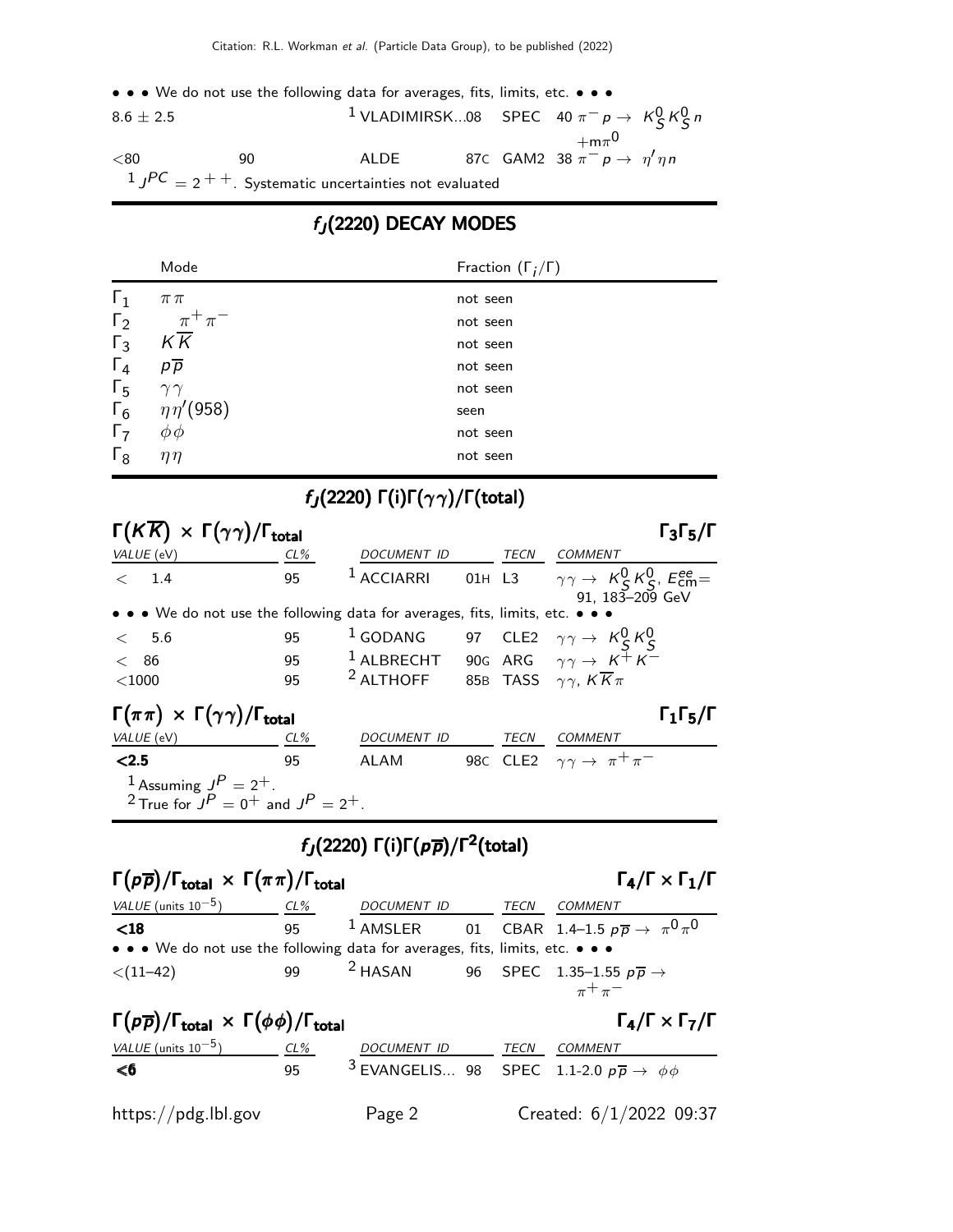# Γ $(p\overline{p})$ /Γ<sub>total</sub> × Γ $(\eta \eta)$ /Γ<sub>total</sub> Γ<sub>4</sub>/Γ × Γ<sub>8</sub>/Γ

| <i>VALUE</i> (units $10^{-5}$ )                                                      | $CL\%$ | DOCUMENT ID TECN |  | COMMENT                                                                                                        |
|--------------------------------------------------------------------------------------|--------|------------------|--|----------------------------------------------------------------------------------------------------------------|
| $\leq$ 4                                                                             | 95     |                  |  | <sup>1</sup> AMSLER 01 CBAR 1.4-1.5 $p\overline{p} \rightarrow \eta \eta$                                      |
|                                                                                      |        |                  |  | <sup>1</sup> For $J^P = 2^+$ in the mass range 2222–2240 MeV and the total width between 10 and                |
|                                                                                      |        |                  |  | 20 MeV.<br><sup>2</sup> For $J^P = 2^+$ and $J^P = 4^+$ in the mass range 2220–2245 MeV and the total width of |
| 15 MeV.<br>$3$ For $J^P = 2^+$ , the mass of 2235 MeV and the total width of 15 MeV. |        |                  |  |                                                                                                                |

### $f_J(2220)$  BRANCHING RATIOS

| $\Gamma(\pi\pi)/\Gamma_{\rm total}$                               |             |                                          | $\Gamma_1/\Gamma$ |
|-------------------------------------------------------------------|-------------|------------------------------------------|-------------------|
| <i>VALUE</i>                                                      | DOCUMENT ID | <b>COMMENT</b>                           |                   |
| not seen                                                          | $1$ DOBBS   | 15 $J/\psi \rightarrow \gamma \pi \pi$   |                   |
| not seen                                                          | $1$ DOBBS   | 15 $\psi(2S) \rightarrow \gamma \pi \pi$ |                   |
| $1$ Using CLEO-c data but not authored by the CLEO Collaboration. |             |                                          |                   |

| $\Gamma(K\overline{K})/\Gamma_{\rm total}$ |                    |                                                 | $\mathsf{\Gamma}_3/\mathsf{\Gamma}$ |
|--------------------------------------------|--------------------|-------------------------------------------------|-------------------------------------|
| <i>VALUE</i>                               | DOCUMENT ID        | COMMENT                                         |                                     |
| not seen                                   | <sup>1</sup> DOBBS | 15 $J/\psi \rightarrow \gamma K K$              |                                     |
| not seen                                   | <sup>1</sup> DOBBS | 15 $\psi(2S) \rightarrow \gamma K \overline{K}$ |                                     |

 $1$  Using CLEO-c data but not authored by the CLEO Collaboration.

| $\Gamma(\pi\pi)/\Gamma(K\overline{K})$ |             |      |                                                               | $\Gamma_1/\Gamma_3$ |
|----------------------------------------|-------------|------|---------------------------------------------------------------|---------------------|
| <i>VALUE</i>                           | DOCUMENT ID | TECN | COMMENT                                                       |                     |
| $1.0 + 0.5$                            | <b>BAI</b>  |      | 96B BES $e^+e^- \rightarrow J/\psi \rightarrow \gamma 2\pi K$ |                     |

| $\Gamma(p\overline{p})/\Gamma_{\rm total}$                                                                                                                                                                                                                                        |        |                                                                    |      |                                                                                  |  |
|-----------------------------------------------------------------------------------------------------------------------------------------------------------------------------------------------------------------------------------------------------------------------------------|--------|--------------------------------------------------------------------|------|----------------------------------------------------------------------------------|--|
| VALUE (units $10^{-4}$ )                                                                                                                                                                                                                                                          | $CL\%$ | <b>DOCUMENT ID</b>                                                 | TECN | <i>COMMENT</i>                                                                   |  |
| • • • We do not use the following data for averages, fits, limits, etc. • • •                                                                                                                                                                                                     |        |                                                                    |      |                                                                                  |  |
| not seen                                                                                                                                                                                                                                                                          |        | <sup>1</sup> AUBERT 07AV BABR $B \rightarrow p\overline{p}K^{(*)}$ |      |                                                                                  |  |
| not seen                                                                                                                                                                                                                                                                          |        | WANG                                                               |      | 05A BELL $B^+ \rightarrow \overline{p}pK^+$                                      |  |
| $<$ 3.0                                                                                                                                                                                                                                                                           | 95     |                                                                    |      | <sup>2</sup> EVANGELIS 97 SPEC 1.96-2.40 $\overline{p}p \rightarrow K_S^0 K_S^0$ |  |
| ${<}1.1$                                                                                                                                                                                                                                                                          | 99.7   | <sup>3</sup> BARNES                                                |      | 93 SPEC 1.3-1.57 $\overline{p}p \rightarrow K_S^0 K_S^0$                         |  |
| < 2.6                                                                                                                                                                                                                                                                             | 99.7   | $3$ BARDIN                                                         |      | 87 CNTR 1.3-1.5 $\bar{p}p \to K^+ K^-$                                           |  |
| $<$ 3.6                                                                                                                                                                                                                                                                           | 99.7   | $3$ SCULLI                                                         |      | 87 CNTR 1.29-1.55 $\overline{p}p \rightarrow K^+ K^-$                            |  |
| <sup>1</sup> Assuming $\Gamma$ < 30 MeV.<br><sup>2</sup> Assuming $\Gamma \sim 20$ MeV, $J^P = 2^+$ and B( $f_J(2220) \rightarrow K\overline{K}$ ) = 100%.<br>$3$ Assuming $\Gamma = 30-35$ MeV, $J^P = 2^+$ and B(f <sub>1</sub> (2220) $\rightarrow$ K $\overline{K}$ ) = 100%. |        |                                                                    |      |                                                                                  |  |

| $\Gamma(p\overline{p})/\Gamma(K\overline{K})$ |             |      |                                                                                                | $\Gamma_4/\Gamma_3$ |
|-----------------------------------------------|-------------|------|------------------------------------------------------------------------------------------------|---------------------|
| <i>VALUE</i>                                  | DOCUMENT ID | TECN | COMMENT                                                                                        |                     |
| $0.17 \pm 0.09$                               | BAI         |      | 96B BES $e^+e^- \rightarrow J/\psi \rightarrow \gamma \rho \overline{\rho}$ , K $\overline{K}$ |                     |

# $f_J(2220)$  REFERENCES

| <b>DOBBS</b>              | 15 PR D91 052006             | S. Dobbs <i>et al.</i>  | (NWES) |
|---------------------------|------------------------------|-------------------------|--------|
| VLADIMIRSK 08 PAN 71 2129 |                              | V.V. Vladimirsky et al. | (ITER) |
|                           | Translated from YAF 71 2166. |                         |        |

https://pdg.lbl.gov Page 3 Created: 6/1/2022 09:37

 $\Gamma_4/\Gamma \times \Gamma_8/\Gamma$